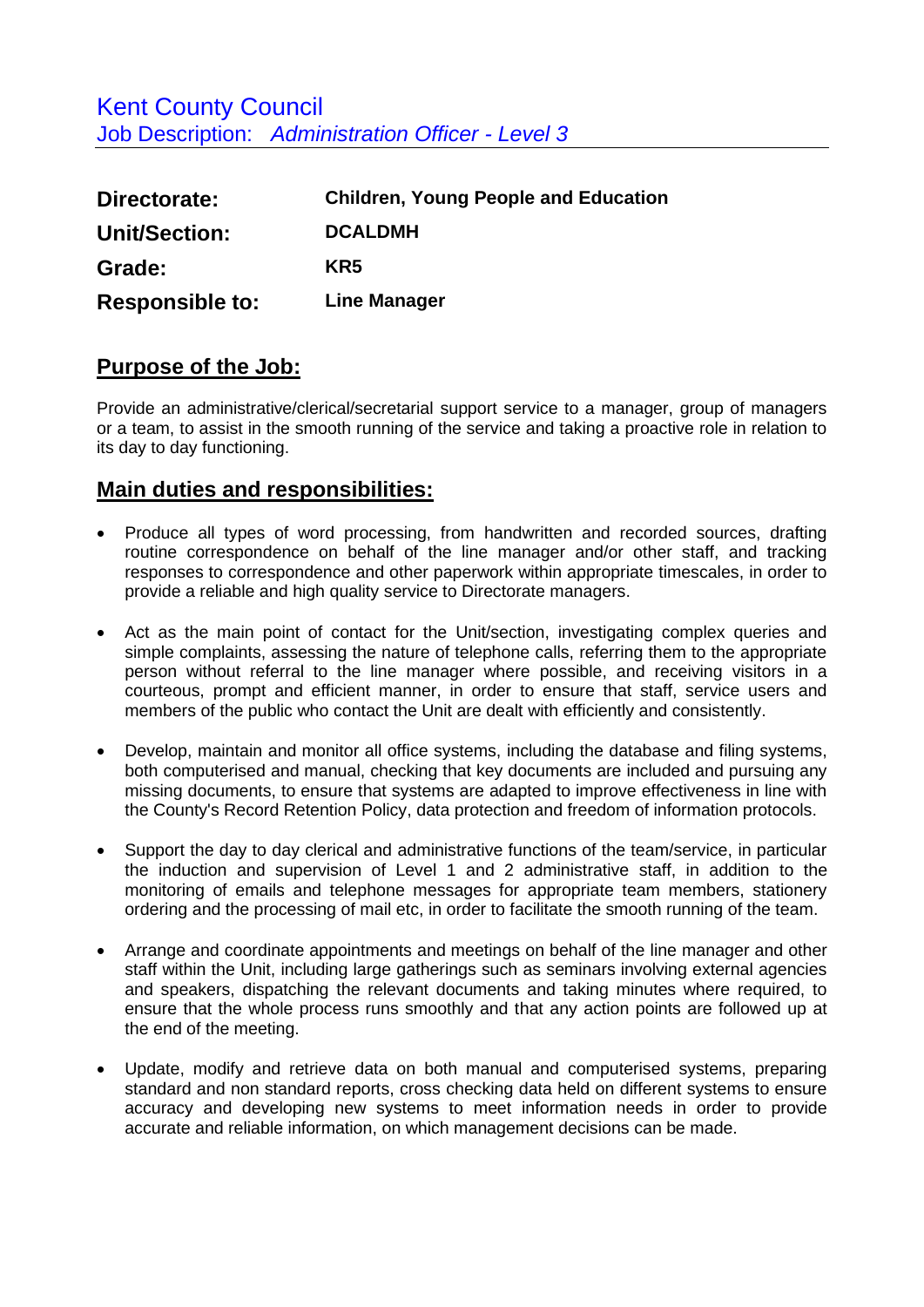- Administer personnel procedures on behalf of the line manager/team, including diary management, and the recording and monitoring of annual leave, sickness absence and travelling expense forms, and support in the recruitment, selection and induction of staff, resolving issues and seeking guidance on more complex issues, in order to inform the preparation of rotas and workforce planning, and to assist the manager with line management issues.
- Process, maintain and monitor financial records relating to expenditure and income, including the preparation of invoices for payment, processing charges and monitoring expenditure against budgets, as well as the administration of petty cash, identifying and investigating anomalies and proposing solutions on behalf of the line manager, in order to ensure that financial information and procedures relating to the team are accurate, up to date and in accordance with finance regulations and Directorate procedures.
- Support managers and practitioner staff with client care issues, including arranging transport for clients, taking and recording referrals, making routine bookings and ordering routine equipment for clients, undertaking basic research using the internet, making up client files and chasing actions, in order to enable the manager to progress professional staff care issues.
- Take a proactive approach in supporting and encouraging the team in environmental-friendly working as part of the County Council's Green Agenda, egg double-sided photocopying, switching off consoles and lights etc.

Footnote: This job description is provided to assist the job holder to know what his/her main duties are. It may be amended from time to time without change to the level of responsibility appropriate to the grade of post.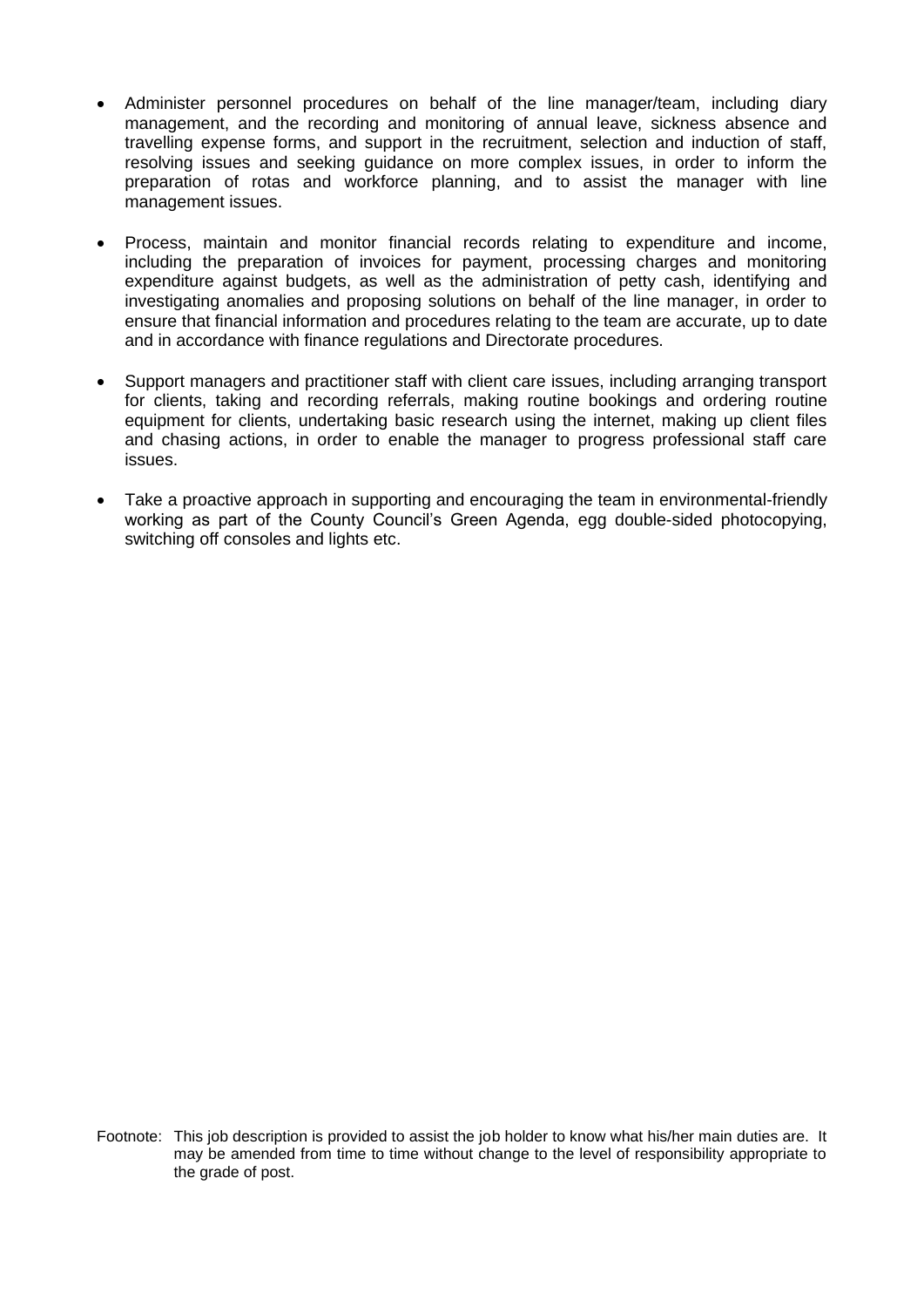## **Kent County Council** Person Specification: *Administration Officer - Level 3*

The following outlines the criteria for this post. Applicants who have a disability and who meet the criteria will be shortlisted.

Applicants should describe in their application how they meet these criteria.

|                                       | <b>CRITERIA</b>                                                                                                                                                                                                                                                                                                                                                                                                                                                                                                                                                                                                                                                                                                                                                                                                                                                                                                                                                                                                                                                                                                                                                                                                                                                                                                       |
|---------------------------------------|-----------------------------------------------------------------------------------------------------------------------------------------------------------------------------------------------------------------------------------------------------------------------------------------------------------------------------------------------------------------------------------------------------------------------------------------------------------------------------------------------------------------------------------------------------------------------------------------------------------------------------------------------------------------------------------------------------------------------------------------------------------------------------------------------------------------------------------------------------------------------------------------------------------------------------------------------------------------------------------------------------------------------------------------------------------------------------------------------------------------------------------------------------------------------------------------------------------------------------------------------------------------------------------------------------------------------|
| <b>QUALIFICATIONS</b>                 | Educated to GCSE level or equivalent                                                                                                                                                                                                                                                                                                                                                                                                                                                                                                                                                                                                                                                                                                                                                                                                                                                                                                                                                                                                                                                                                                                                                                                                                                                                                  |
|                                       | or<br>NVQ2 in Administration or equivalent if required                                                                                                                                                                                                                                                                                                                                                                                                                                                                                                                                                                                                                                                                                                                                                                                                                                                                                                                                                                                                                                                                                                                                                                                                                                                                |
|                                       | Willingness to work towards NVQ3 in Administration or equivalent if required                                                                                                                                                                                                                                                                                                                                                                                                                                                                                                                                                                                                                                                                                                                                                                                                                                                                                                                                                                                                                                                                                                                                                                                                                                          |
| <b>EXPERIENCE</b>                     | Office administration experience<br>$\bullet$                                                                                                                                                                                                                                                                                                                                                                                                                                                                                                                                                                                                                                                                                                                                                                                                                                                                                                                                                                                                                                                                                                                                                                                                                                                                         |
|                                       | Experience of drafting correspondence<br>٠                                                                                                                                                                                                                                                                                                                                                                                                                                                                                                                                                                                                                                                                                                                                                                                                                                                                                                                                                                                                                                                                                                                                                                                                                                                                            |
| <b>SKILLS AND</b><br><b>ABILITIES</b> | Literacy and numeracy skills<br>$\bullet$<br>Computer literacy - ability to produce a range of documents and reports,<br>$\bullet$<br>including non-standard reports, using Windows WP package, Excel<br>spreadsheet and database functions<br>Supervisory skills<br>٠<br>Interpersonal, organisational and administrative skills<br>$\bullet$<br>Ability to develop and maintain effective computerised and manual filing<br>$\bullet$<br>systems<br>Ability to organise and prioritise workload to achieve deadlines<br>Ability to investigate complex queries and anomalies when required<br>٠<br>Ability to take accurate notes and minutes of meetings<br>$\bullet$<br>Ability to take a proactive approach to tracking action points from<br>$\bullet$<br>meetings and correspondence, in liaison with the managers concerned<br>Co-ordination skills when arranging meetings and appointments and<br>$\bullet$<br>arranging client care when required<br>Ability to monitor and process accurate financial records<br>٠<br>Ability to travel across a wide geographical area in a timely and flexible<br>$\bullet$<br>manner at various times of the day if required, using car, public transport,<br>car-sharing etc.<br>Commitment to equalities and the promotion of diversity in all aspects of<br>working |
| <b>KNOWLEDGE</b>                      | Knowledge of the services provided by Kent Social Care, Health ad<br>$\bullet$<br>Wellbeing and detailed knowledge of services provided by the team<br>Knowledge of the County's Record Retention Policy and freedom of<br>information protocols of awareness of the requirement for this policy and<br>protocol<br>Knowledge of a range of IT systems<br>Knowledge of computerised and manual filing systems<br>٠<br>Awareness of Data Protection and confidentiality issues<br>٠<br>Staff will be expected to have an awareness of and work within national<br>legislation and Corporate and Directorate policies and procedures<br>relating to Health and Safety                                                                                                                                                                                                                                                                                                                                                                                                                                                                                                                                                                                                                                                   |